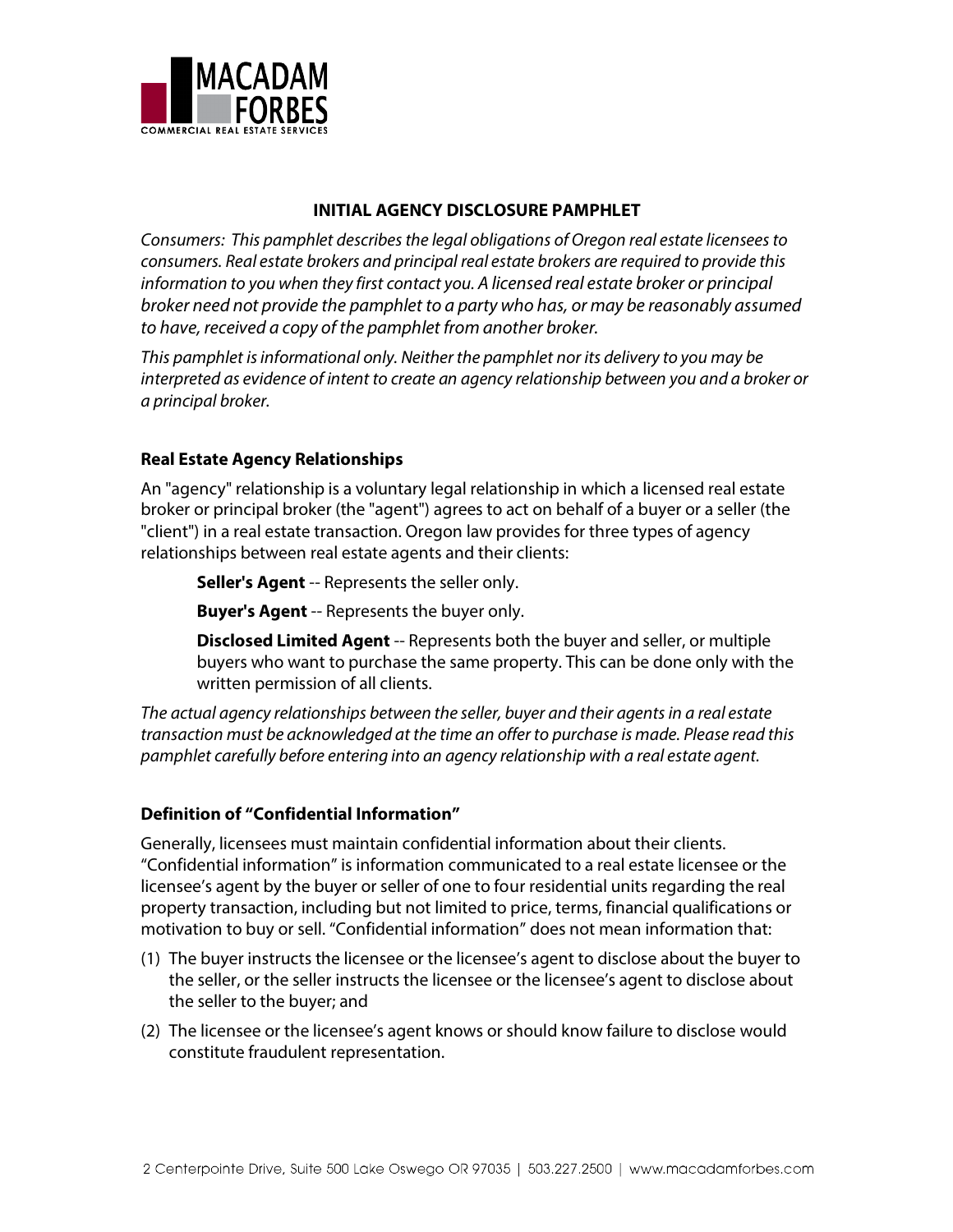

### **Duties and Responsibilities of a Seller's Agent**

Under a written listing agreement to sell property, an agent represents only the seller unless the seller agrees in writing to allow the agent to also represent the buyer.

An agent who represents only the seller owes the following affirmative duties to the seller, the other parties and the other parties' agents involved in a real estate transaction:

- (1) To deal honestly and in good faith;
- (2) To present all written offers, notices and other communications to and from the parties in a timely manner without regard to whether the property is subject to a contract for sale or the buyer is already a party to a contract to purchase; and
- (3) To disclose material facts known by the agent and not apparent or readily ascertainable to a party.

A seller's agent owes the seller the following affirmative duties:

- (1) To exercise reasonable care and diligence;
- (2) To account in a timely manner for money and property received from or on behalf of the seller;
- (3) To be loyal to the seller by not taking action that is adverse or detrimental to the seller's interest in a transaction;
- (4) To disclose in a timely manner to the seller any conflict of interest, existing or contemplated;
- (5) To advise the seller to seek expert advice on matters related to the transaction that are beyond the agent's expertise;
- (6) To maintain confidential information from or about the seller except under subpoena or court order, even after termination of the agency relationship; and
- (7) Unless agreed otherwise in writing, to make a continuous, good faith effort to find a buyer for the property, except that a seller's agent is not required to seek additional offers to purchase the property while the property is subject to a contract for sale.

None of these affirmative duties of an agent may be waived, except (7). The affirmative duty listed in (7) can only be waived by written agreement between seller and agent.

Under Oregon law, a seller's agent may show properties owned by another seller to a prospective buyer and may list competing properties for sale without breaching any affirmative duty to the seller.

Unless agreed to in writing, an agent has no duty to investigate matters that are outside the scope of the agent's expertise, including but not limited to investigation of the condition of property, the legal status of the title or the seller's past conformance with law.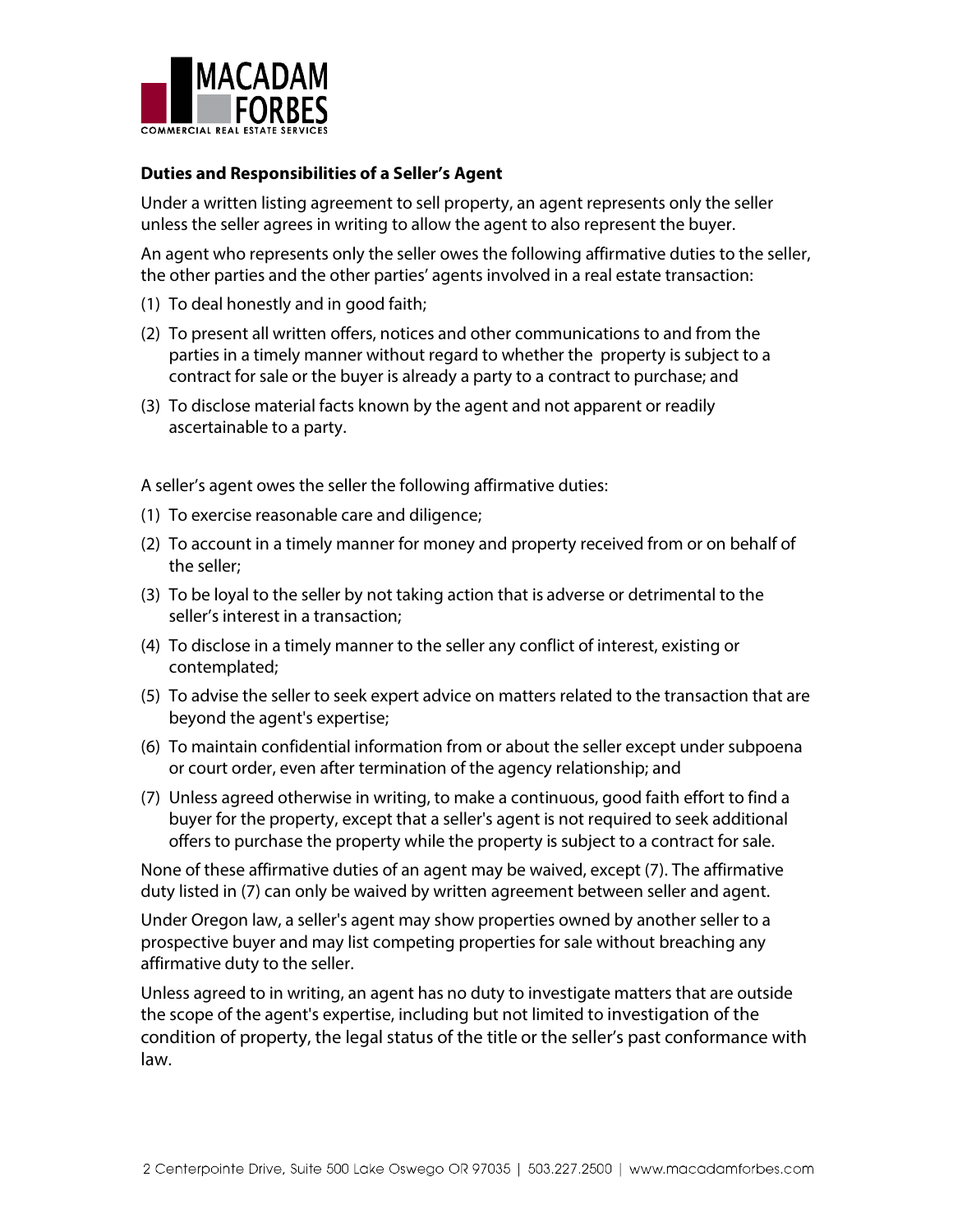

#### **Duties and Responsibilities of a Buyer's Agent**

An agent, other than the seller's agent, may agree to act as the buyer's agent only. The buyer's agent is not representing the seller, even if the buyer's agent is receiving compensation for services rendered, either in full or in part, from the seller or through the seller's agent.

An agent who represents only the buyer owes the following affirmative duties to the buyer, the other parties and the other parties' agents involved in a real estate transaction:

- (1) To deal honestly and in good faith;
- (2) To present all written offers, notices and other communications to and from the parties in a timely manner without regard to whether the property is subject to a contract for sale or the buyer is already a party to a contract to purchase; and
- (3) To disclose material facts known by the agent and not apparent or readily ascertainable to a party.

A buyer's agent owes the buyer the following affirmative duties:

- (1) To exercise reasonable care and diligence;
- (2) To account in a timely manner for money and property received from or on behalf of the buyer;
- (3) To be loyal to the buyer by not taking action that is adverse or detrimental to the buyer's interest in a transaction;
- (4) To disclose in a timely manner to the buyer any conflict of interest, existing or contemplated;
- (5) To advise the buyer to seek expert advice on matters related to the transaction that are beyond the agent's expertise;
- (6) To maintain confidential information from or about the buyer except under subpoena or court order, even after termination of the agency relationship; and
- (7) Unless agreed otherwise in writing, to make a continuous, good faith effort to find property for the buyer, except that a buyer's agent is not required to seek additional properties for the buyer while the buyer is subject to a contract for purchase.

None of these affirmative duties of an agent may be waived, except (7). The affirmative duty listed in (7) can only be waived by written agreement between buyer and agent.

Under Oregon law, a buyer's agent may show properties in which the buyer is interested to other prospective buyers without breaching an affirmative duty to the buyer.

Unless agreed to in writing, an agent has no duty to investigate matters that are outside the scope of the agent's expertise, including but not limited to investigation of the condition of property, the legal status of the title or the seller's past conformance with law.